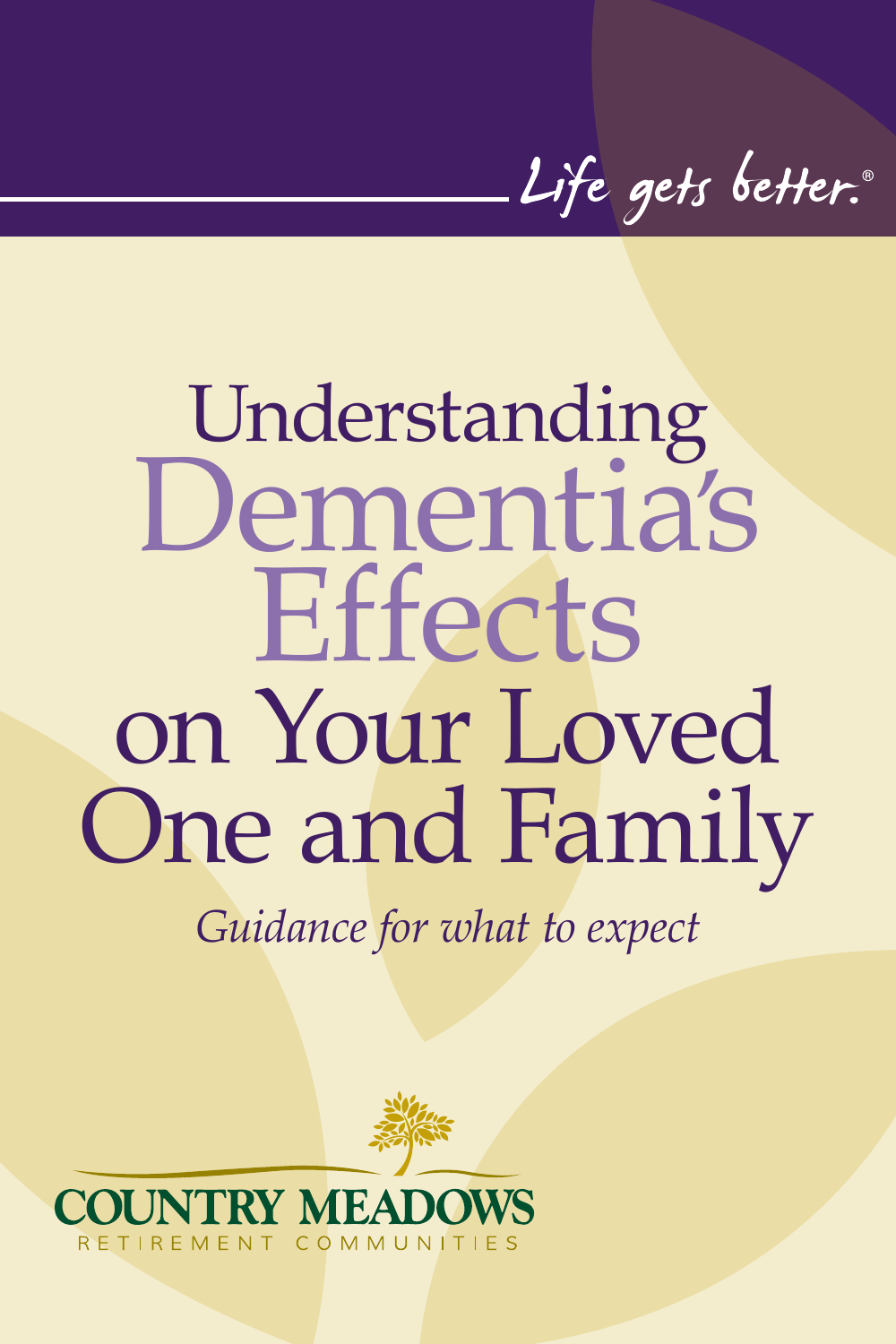The feelings that an older adult experiences at the onset of dementia and memory loss—namely frustration, anxiety and fear—are also felt by family members. And just as the person with dementia depends on sources of comfort, security and consolation, that individual's family often requires support, as well.

Families need to understand what their loved ones are going through and how to add quality to their lives, but also how to cope with these changes. And, if families feel they can't care for them on their own, this is understandable and acceptable. That's when they may need guidance in selecting an excellent memory support program.

Dementia's Effects TRY MEA RETIREMENT COMMUNITIE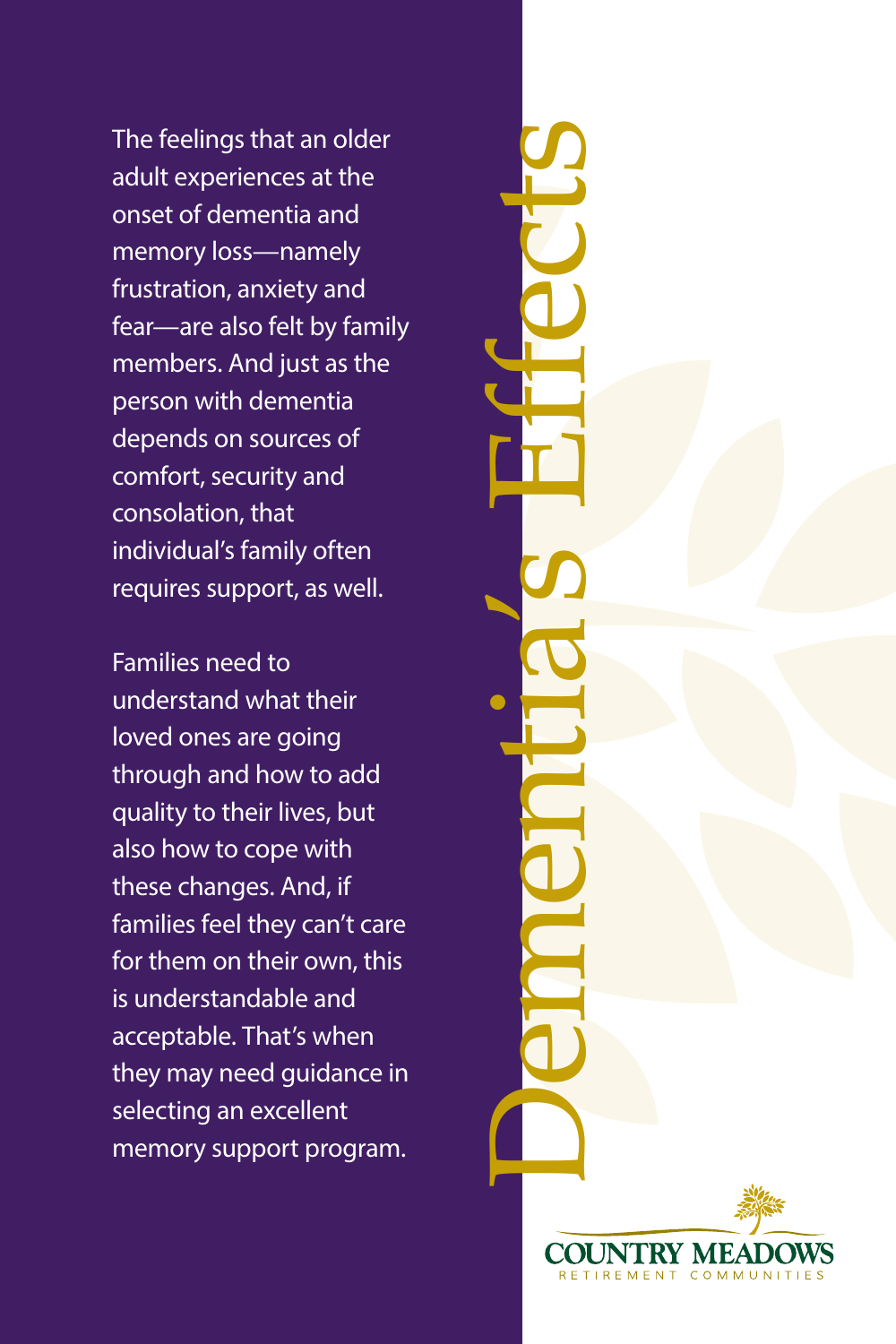## Understanding and managing memory loss

#### Several levels of memory loss

#### "Senior moments"

As we grow older, we shouldn't be surprised to experience some degree of memory loss. Normal age-related memory issues include occasionally forgetting where we put something, a name of an acquaintance, an appointment and/or what we're preparing to say.

These are common occurrences and shouldn't be alarming. They result from a decline in brain activity, surfacing in our 50s and affecting most people after 65. Though they may be frustrating, we can generally shrug them off as "senior moments."

#### Mild cognitive impairment

Between occasional forgetfulness and dementia is the middle ground of mild cognitive impairment (MCI). This typically involves frequently misplacing items, forgetting information and having difficulty following conversations.

#### Dementia

Sadly, for some people, memory loss extends beyond MCI. Forgetting names of family members and placing items in strange places then losing them can be signs of dementia.

Dementia refers to one or more debilitating diseases of the brain. The Mayo Clinic lists symptoms of dementia as "impairment in memory, reasoning, judgment, language and other thinking skills." Additional signs include inappropriate behavior, loss of communication skills, disorientation and movement problems. Dementia threatens our intellectual ability to perform routine tasks and interact with people.

#### *"Being a caregiver to someone with dementia*

doi<mark>ng. Everything from conversations</mark> to<br>where couples can travel are areas of order to provide the best care possible." *means having to periodically change expectations of what his or her loved one is capable of and comfortable where couples can travel are areas of life that a caregiver must rethink in* 

Country Meadows Retirement Communities<br>|<br>|  $\overline{-}$ Joel Kroft *Executive Director of Memory Support Services at*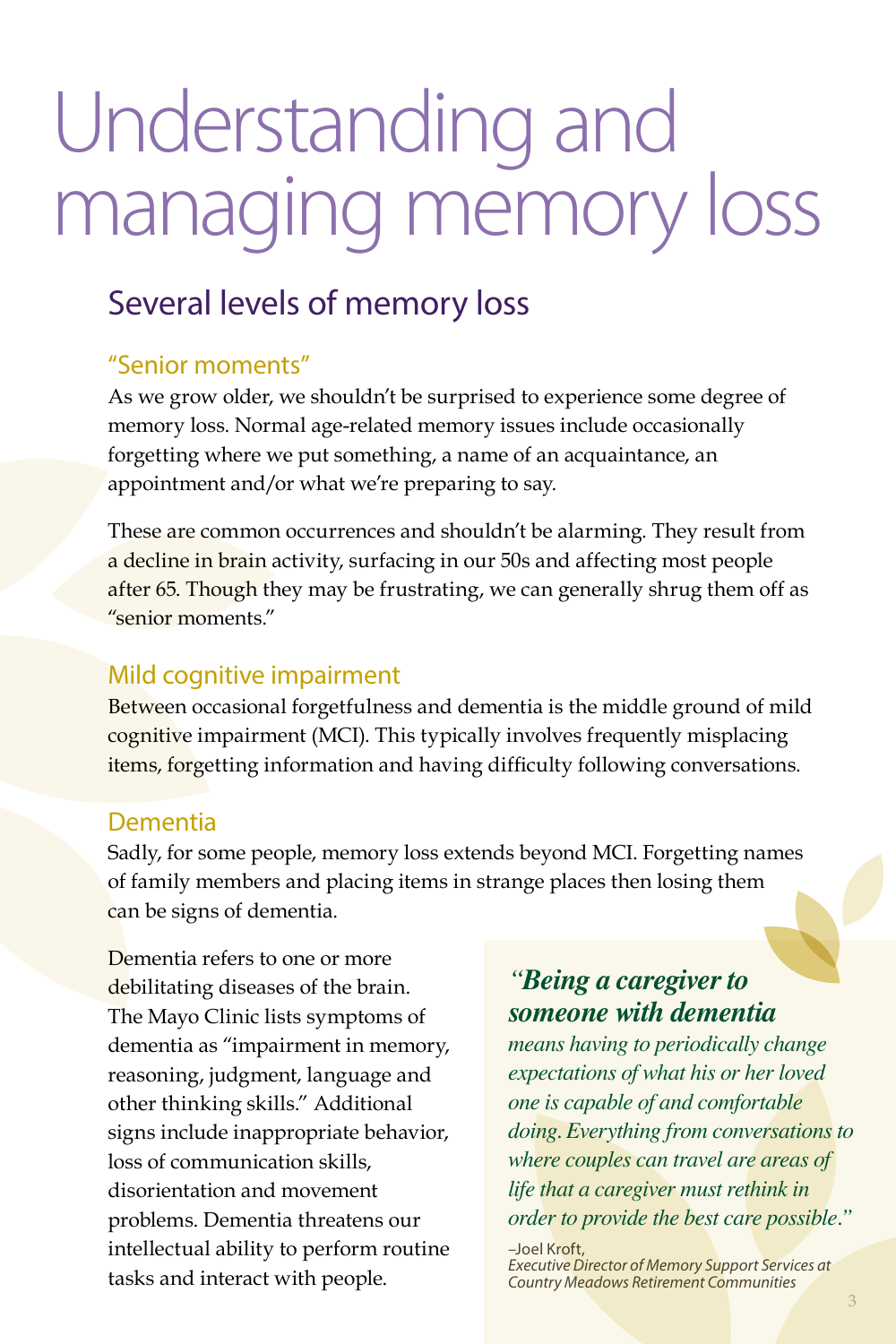#### Types of dementia

Alzheimer's disease accounts for 60-80% of dementia cases. The onset of Alzheimer's is marked by having difficulty remembering names, conversations and events, as well as feelings of apathy and depression. Later symptoms are impaired communication, poor judgment, disorientation, confusion, behavioral changes and difficulties with speaking, swallowing and walking.

About 10% of dementias are labeled as vascular dementia, marked by an impairment in judgment or decision-making ability. Mixed dementia is the combination of more than one type of dementia, generally Alzheimer's and vascular dementia, but also of others as well. Additional types of dementia are dementia with Lewy bodies, Parkinson's disease, frontotemporal dementia, Creutzfeldt-Jakob disease, normal pressure hydrocephalus, Huntington's disease and Wernicke-Korsakoff Syndrome.

## ASSESSING MEMORY LOSS

#### **Initial assessment**

Here are a few questions for the adult children or spouse to ask themselves to determine if their loved ones are having difficulties:

- **• Home:** Are they frequently misplacing items or forgetting where they are? Is their home becoming more cluttered?
- **• Driving:** Do they drive safely? Have they had close calls or been driving too slowly? Have they been denting the car or getting tickets or warnings?
- **• Health:** Are they eating well? Is their personal hygiene acceptable? Do they take medications as directed? Has their mood or outlook changed?
- **• Finances:** Are they paying their bills on time? Do they know where they keep their financial and legal information?

To help measure the degree of one's cognitive impairment, HelpGuide, a resource on mental health and well-being, has prepared a 21-question assessment to be completed by a family member or friend. Simply visit www.HelpGuide.org and search for "Age-Related Memory Loss." The questionnaire shouldn't be used for diagnosis, but rather to help determine if further assessment by a physician is needed. Of course, should you become concerned about a family member's profound changes in memory at any point, schedule an appointment with a physician.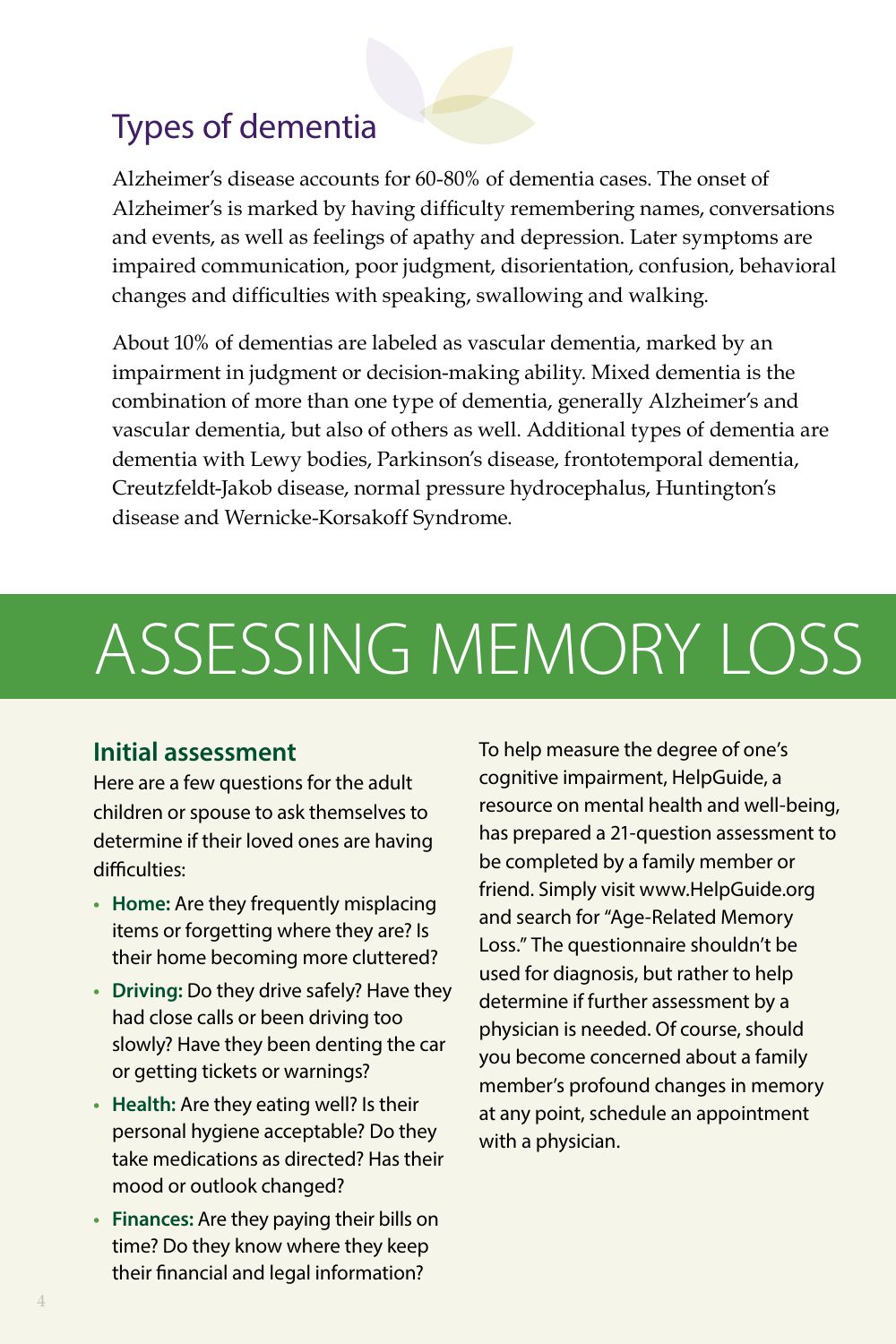#### **An estimated 5.4 million Americans**



**(one in nine people)**

**age 65 and older**<br>© Alzbeimer's disea have Alzheimer's disease. –Alzheimer's Association

Though the rate of progression varies widely, **on average**, those with **Alzheimer's disease live**

#### **eight to 10 years after diagnosis,**

**8 to 10 years**

but some

**survive 20 years or more.**

**20 years or more**

It is best to have a support plan in place. –Mayo Clinic

### AND CONFUSION  $\overline{C}$

#### **Medical diagnosis and treatment**

A family physician will conduct a physical exam and lab testing to help identify the cause of symptoms. The cause of memory loss or confusion may not be dementia. Other causes, mostly treatable, are depression; anemia;<br>infection; diabetes; vitamin deficie infection; diabetes; vitamin deficiency; micedori, diabetes, vitamin denetting,<br>hypothyroidism; kidney or liver disease; Th alcohol abuse; dehydration; heart, blood vessel or lung problems; minor head injury; brain tumor; and medications. noi<br>d v<br>d ini Paentify the<br>Cause of mer<br>Pot be deme

> A family doctor may make a referral to a neurologist, a physician who diagnoses and treats disorders of the nervous system, including the brain.

The neurologist can evaluate for conditions other than Alzheimer's that could be causing the difficulties, such as stroke, Parkinson's disease, brain tumors, fluid on the brain and other neurological illnesses that can impair memory or thinking. A neurologist is often part of a memory clinic's multidisciplinary team of professionals. The memory clinic staff can provide comprehensive evaluation and diagnosis; treatment, including medications, to address symptoms; and mental exercises to slow memory loss.

PMS 119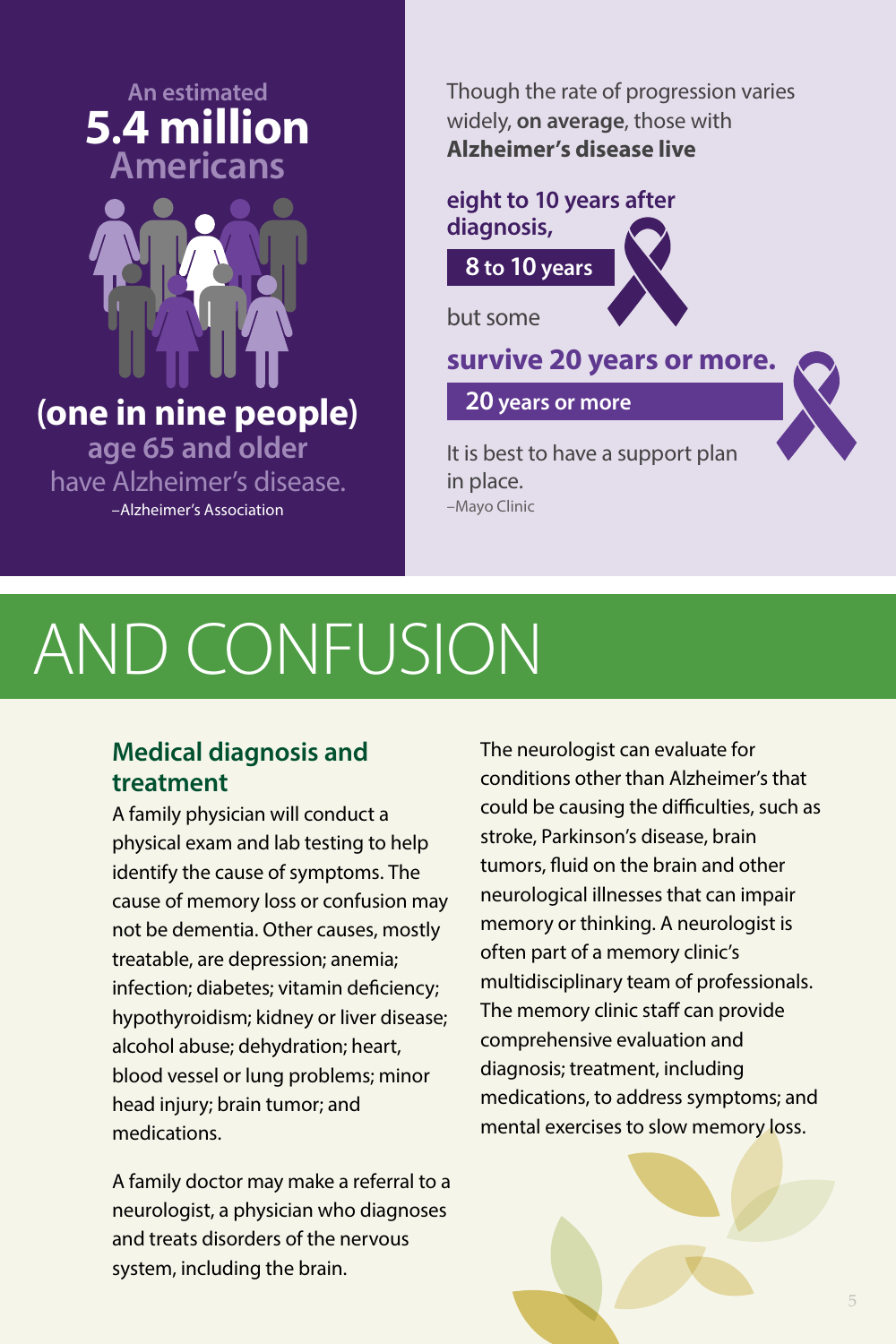## CARING FOR SOMEONE WITH DEMENTIA

Freed to be Hexibic and<br>Willing to adjust the Validation Method in caring for Many people find that caring for a loved one with dementia is an emotional journey that encompasses frustration, fear, depression, guilt, and sometimes even joy, often all within the same day. And as a loved one's health condition changes, so do the commitment and responsibility. Caregivers need to be flexible and willing to adjust expectations in order to provide the necessary support or find outside resources to help.

#### **Recognizing the psychological and emotional impact**

The first effects begin with the diagnosis, when the individual is likely to experience a combination of grief, loss, anger, shock, fear and disbelief. Depression and anxiety are common, as is concern about the impact on loved ones.

At some point, you may observe profound changes in emotions—less control over feelings, mood changes or disinterest in activities and conversation. Family members should realize these emotional responses are involuntary and due to changes in the brain.

#### **Validating self-worth**

residents with dementia, and we<br><mark>enco</mark>urage its approach by family and concept that rather than trying to bring<br>the person with memory loss back into At Country Meadows, our staff uses the Validation Method in caring for residents with dementia, and we friends, as well. It's based on the the person with memory loss back into our reality, it is more beneficial to enter his or hers. With Validation training, caregivers can listen actively with empathy and ask questions to help those with memory loss express their concerns and frustrations. The purpose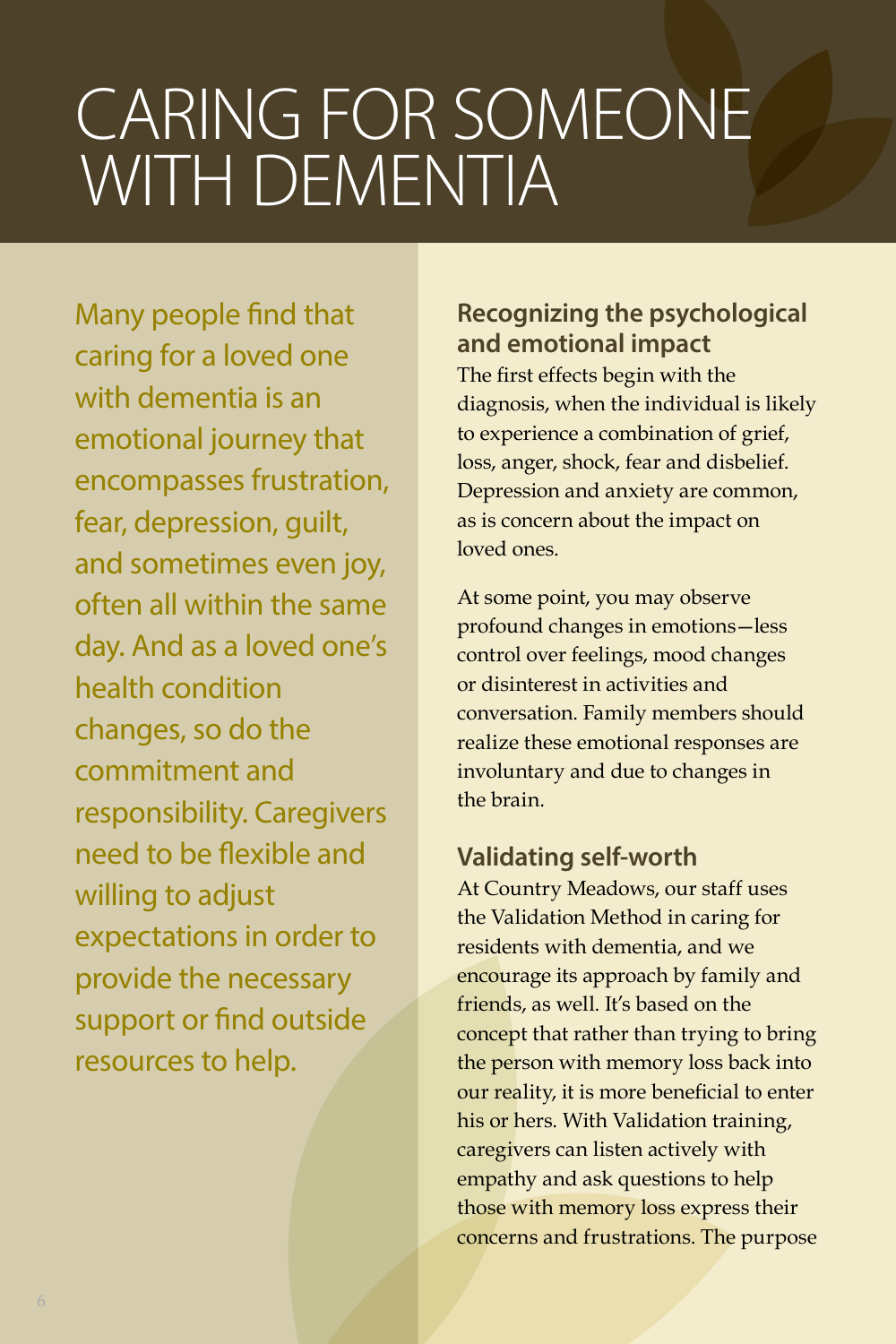is to reduce anxiety and resolve worries that are preventing them from enjoying social interaction.

Questions starting with "Who," "What," "When," "Where" and "How" are encouraged to explore their emotions and enter their world. Listening and responding without judgment allows them to express themselves in a supportive setting and result in creating trust.

#### **Communicating properly**

Learning how to communicate with someone with dementia is a work in progress. Though we can learn from our mistakes, following these guidelines can help maintain your relationship with your loved one and assist you in dealing with difficult behavior.

- Speak pleasantly, positively and respectfully.
- Limit distractions and be sure to get his or her attention.
- Use body language appropriately facial expressions, eye contact, touching, hand holding, hugging to help convey what you are saying.
- Break down activities into several steps to better manage a task.
- If the individual becomes upset or agitated, try changing the subject or environment.
- Use humor when possible. Many people with dementia still enjoy a laugh.

**Encouraging independence and building self-esteem** Dementia can lead people to feel insecure and lacking in selfconfidence as it affects so many areas of their lives. Caregivers can help them stay independent and in control as much as possible.

- Find ways to simplify their self-care routine—brushing teeth, combing hair, washing face, shaving.
- Acknowledge successes and offer encouragement and praise.
- Be supportive and positive. Don't criticize.
- Give them the time they need to engage in activities they enjoy.
- Help them maintain social contacts and form new relationships.

#### **Managing behavioral and emotional difficulties**

Emotional outbursts and strange behavior are common in individuals with dementia. The National Center on Caregiving lists flexibility, patience and compassion as the keys to managing such difficulties. Also helpful are keeping a sense of humor and not taking hurtful remarks or actions personally. As much as possible, try to accommodate, not control, the individual's behavior. When necessary, try disrupting the behavior with a different approach, but bear in mind that a solution that works one day may not be effective the next one.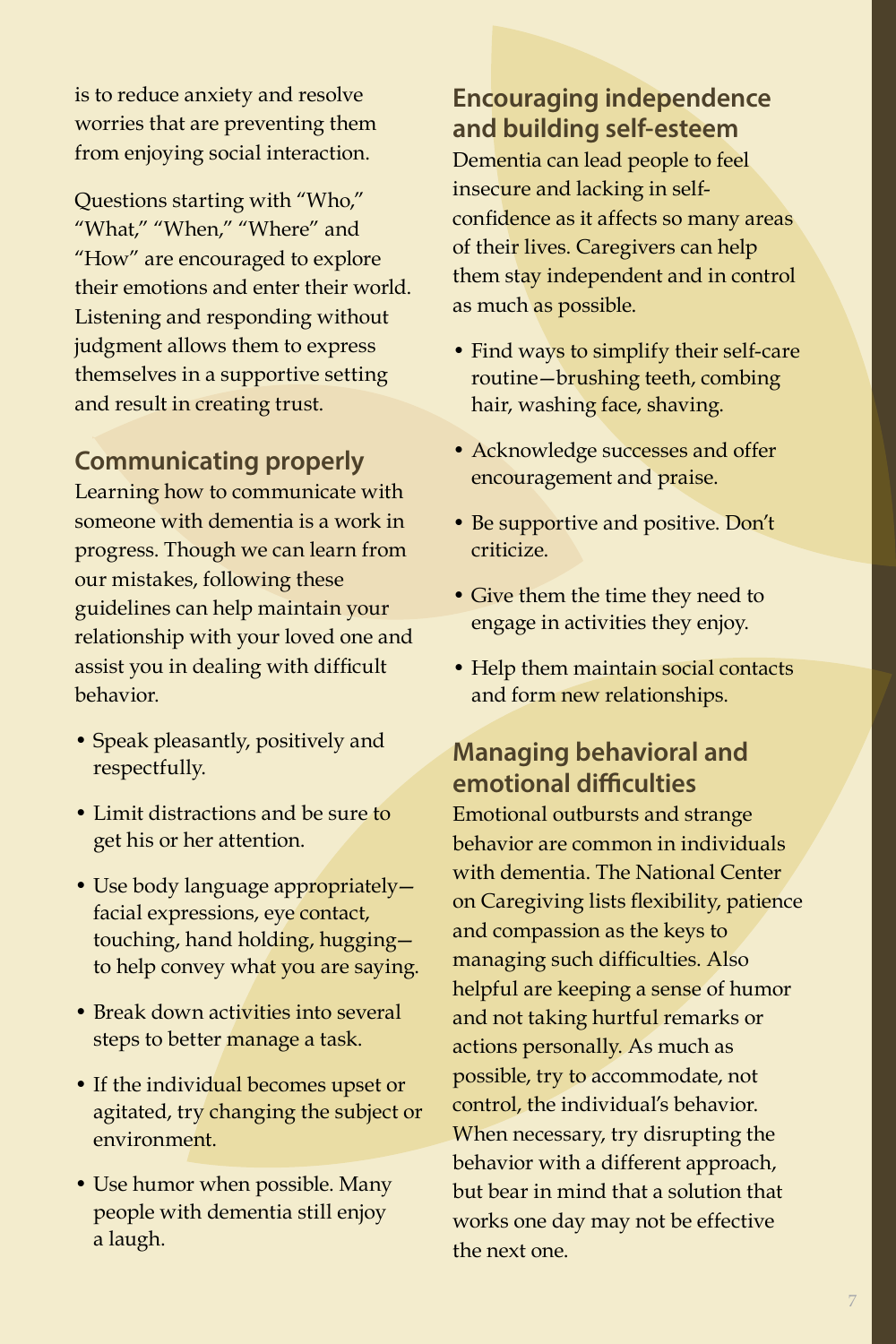## VISITING PERSONS WITH DEMENTIA



Older adults with dementia can benefit greatly from visits with friends and family members. Continuing those social ties can help dispel some of the confusion, frustration and fear they may be experiencing.

#### Tips for successful visits and social interaction

Here are a few tips, based on the Validation Method, that can help improve the self-worth of individuals with dementia during your visits:

- 1| **VISIT** at a time of day when they are generally at their best.
- **RELAX** and speak slowly and clearly.
- 3| **MAINTAIN EYE CONTACT** and use their name to make a connection and show respect.
- 4| **SET ASIDE YOUR EXPECTATIONS,** listen without judgment and don't upset them by correcting them.
- 5| **TALK ABOUT GOOD NEWS** and fond memories, which can comfort and reassure them.
- 6| **ASK OPEN-ENDED, BROAD QUESTIONS** to understand and explore their concerns.
- 7| **ENGAGE IN ACTIVITIES** that they enjoy, e.g., games, puzzles, crafts, walking, cooking or gardening.

#### **Sundowning**

Some people with dementia are more agitated and anxious late in the afternoon or early evening. In some cases, they may become aggressive or delirious. This condition of the brain, evidently triggered by fading light, is known as "sundown syndrome" or "sundowning." Though it can't be prevented, it can be managed by keeping the environment calm, relaxed and at a comfortable temperature. Monitor their activity as they may be inclined to wander. Limit or avoid caffeine after morning, large evening meals, naps and exercise late in the day, smoking and alcohol. If problems are hard to manage and persist, consult your loved one's physician, who may need to adjust his or her medications.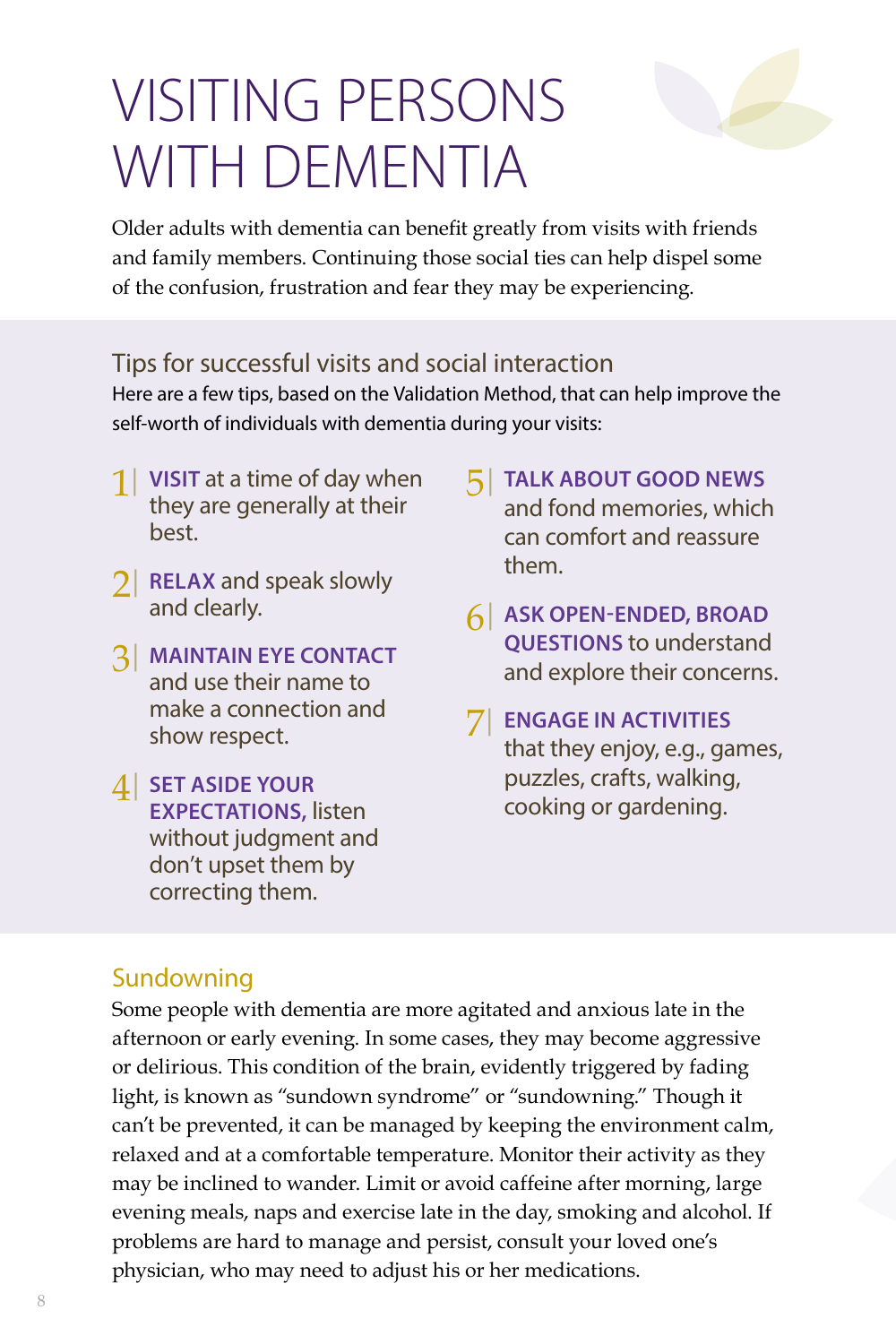#### Celebrating the holidays together

The holidays can be difficult for families dealing with dementia. The Alzheimer's Association offers these ideas for making your time together less stressful and more enjoyable.

- Inform guests about your loved one's changes to avoid confusion and embarrassment.
- Move evening celebrations to during the day before sundowning takes effect. Or, if you keep to the evening, ensure the room is well-lit and free of triggers (loud music, blinking lights, etc.).
- Try to keep the day's routine similar to your loved one's normal experience.
- Involve him or her in the holiday preparation performing a familiar task like setting the table or selecting a memory or song to share during the celebration.
- Bake his or her favorite holiday dish or dessert.

#### **Family caregivers spend more than \$5,000a year**

caring for someone with Alzheimer's disease. –Alzheimer's Association

### Helping children understand and cope

Dealing with a loved one's dementia is difficult for everyone involved, including children. Adults may become so consumed with the emotional and physical challenges of dementia care that they may neglect to notice that children are upset, frightened or confused.

*Parent* magazine has suggested explaining dementia to small children by saying, "When you're sick, you might have a fever or a cough. Grandma's brain is sick. She has an illness that affects how her brain works." Kids may be comforted by knowing the behavioral change is due to a disease and no reflection on them.

The Alzheimer's Society suggests involving children by encouraging them to show affection, making sure time with their grandparent is as enjoyable as possible and reminiscing with photos and mementos from earlier, happier times with Grandma or Grandpa. Download our tip sheet, "Talking to Your Children About Dementia," in our "Tips Library" on the "Advice" section of our website, www.CountryMeadows.com.

An excellent way to explore the issue with children and engage them in conversation is through stories. You can get our new book for children about dementia, *The Unforgettable Adventures of Grandma's Cape*, for free by stopping by the front desk at any Country Meadows campus.

**We recommend seven additional books in our "Tips Library" on the "Advice" section of www.CountryMeadows.com.**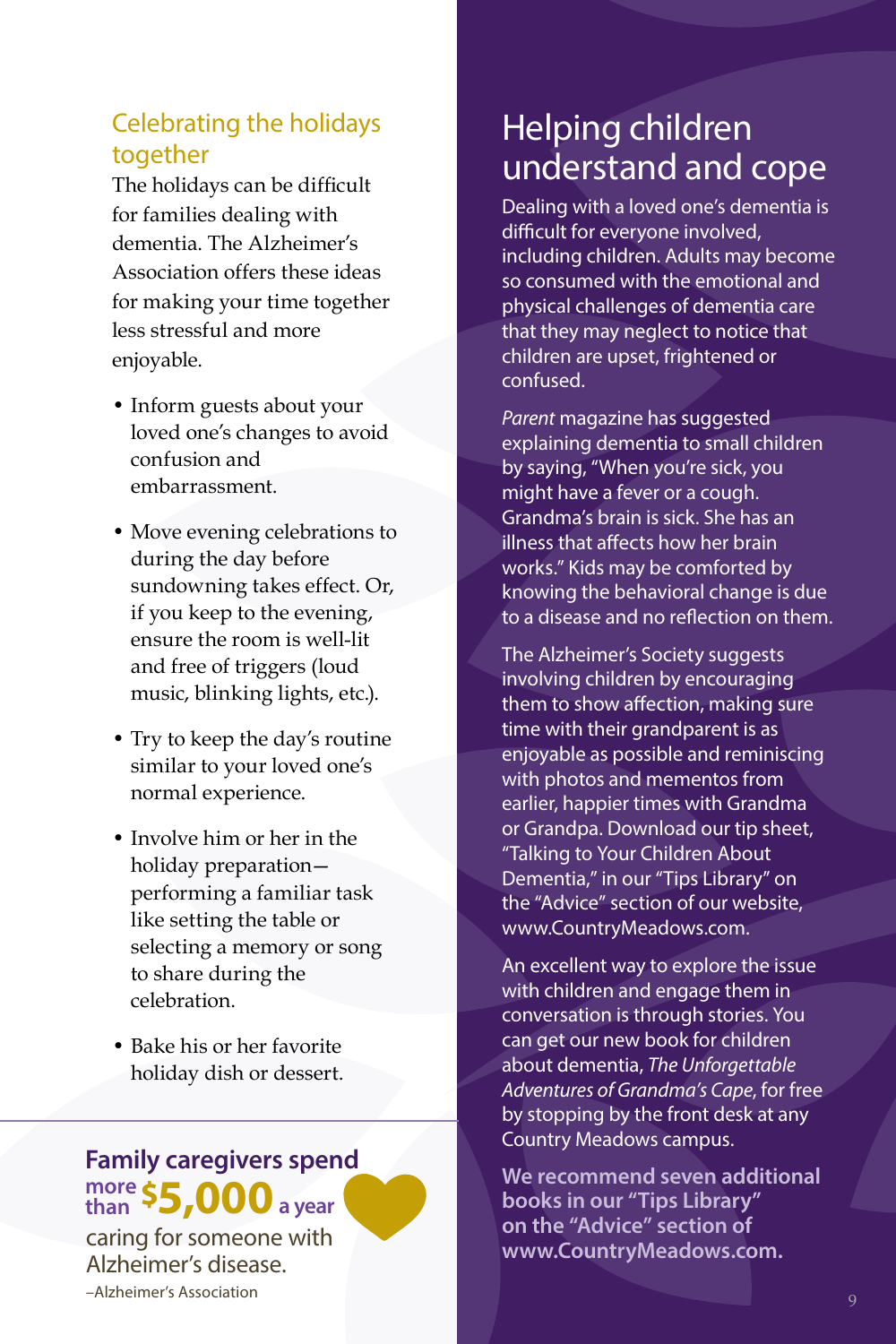Regardless of age, driving a car conveys feelings of freedom and independence. So, it's understandable that giving up driving can be a major disappointment and frustration for older adults who value their independence. That's why discussions about limiting or stopping driving have to be approached with sensitivity and understanding. These difficult conversations can be stressful and threatening to families. But these talks are vital.

In many cases, family concerns over driving arise when an older loved one begins to show signs of dementia. If that individual is exhibiting confusion, hesitancy, stress or anger while driving, those are red flags that driving should be curtailed or discontinued. For many families, this is the beginning of learning how to care for a loved one with dementia.

Here's a simple test: Can Mom or Dad master other multistep tasks like following a recipe, doing laundry or playing cards? Similar thinking is required to drive a car. Here are a few steps you can take:

- Ride along to observe their driving, watching for slips in mental functioning and motor skills.
- Look for other signs—damage to the car or traffic tickets.
- Talk to their physician about a check-up. The doctor might observe new symptoms since the last visit.
- Contact an area organization that assesses driving ability—a VA Medical Center, hospital or rehabilitation center, or a driver rehabilitation specialist.
- Contact the motor vehicle division of your state transportation department. All states have procedures, such as driving evaluations and license reviews, to address your concerns.

Throughout this trying process, be sure to show your loved one that you are concerned about his or her well-being and will help resolve the issue of alternative transportation. The unknown future can be frightening, and your show of support and solidarity is crucial to a positive outcome.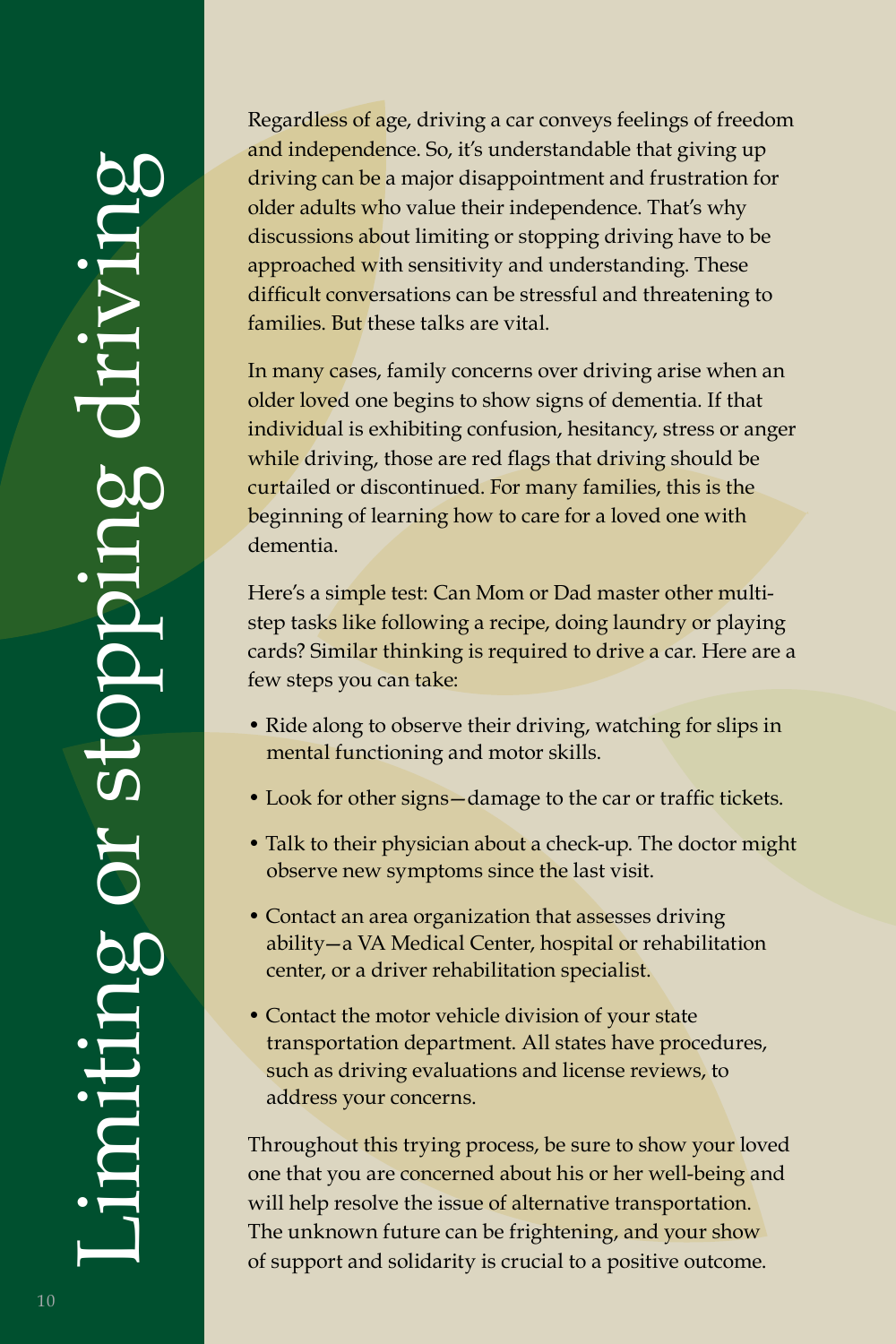### LEGAL AND FINANCIAL PLANNING

The Alzheimer's Association (AA) advises that legal plans, if not already established, should be made at the onset of memory loss so those with dementia can be involved in decisions related to their future care. It also eliminates guesswork for families.

Legal planning, according to the AA, should include the areas of health care and long-term care, as well as finances and property. It also should cover designating someone to make important decisions on behalf of the one with dementia. Be sure that the individual with dementia understands everything he or she is signing. If you're not sure, consult a physician who can assess his or her mental fitness and abilities.

Meeting with an attorney, particularly one specializing in elder law, can be helpful. The AA says the three key issues to discuss with a lawyer are options for health-care decision making, options for managing personal care and property and possible coverage of long-term care services. Before meeting with the attorney, ask what documents and paperwork you are expected to bring to the appointment.

Regarding financial assistance for health care related to dementia, possible resources include Medicare, Medicaid, Medigap insurance, other private health insurance and long-term care insurance. Family members should look into all of these options to see what will and won't be covered for future health-care needs.

Elderly persons showing early signs of dementia are particularly at risk of being scammed. Declining judgment skills, which may indicate Alzheimer's disease, can lead to giving away large sums of money. Seniors exhibiting this behavior may be in need of memory support or dementia care.

STO,000<br>
as a result of reducing or quitting work<br>
to meet the demands of caregiving.<br>
Alzheimer's Association<br>
11 as a result of reducing or quitting work to meet the demands of caregiving. **On average, caregivers lose more than \$15,000in annual**  in annual<br>income

\$20,000 \$15,000 \$10,000 \$5,000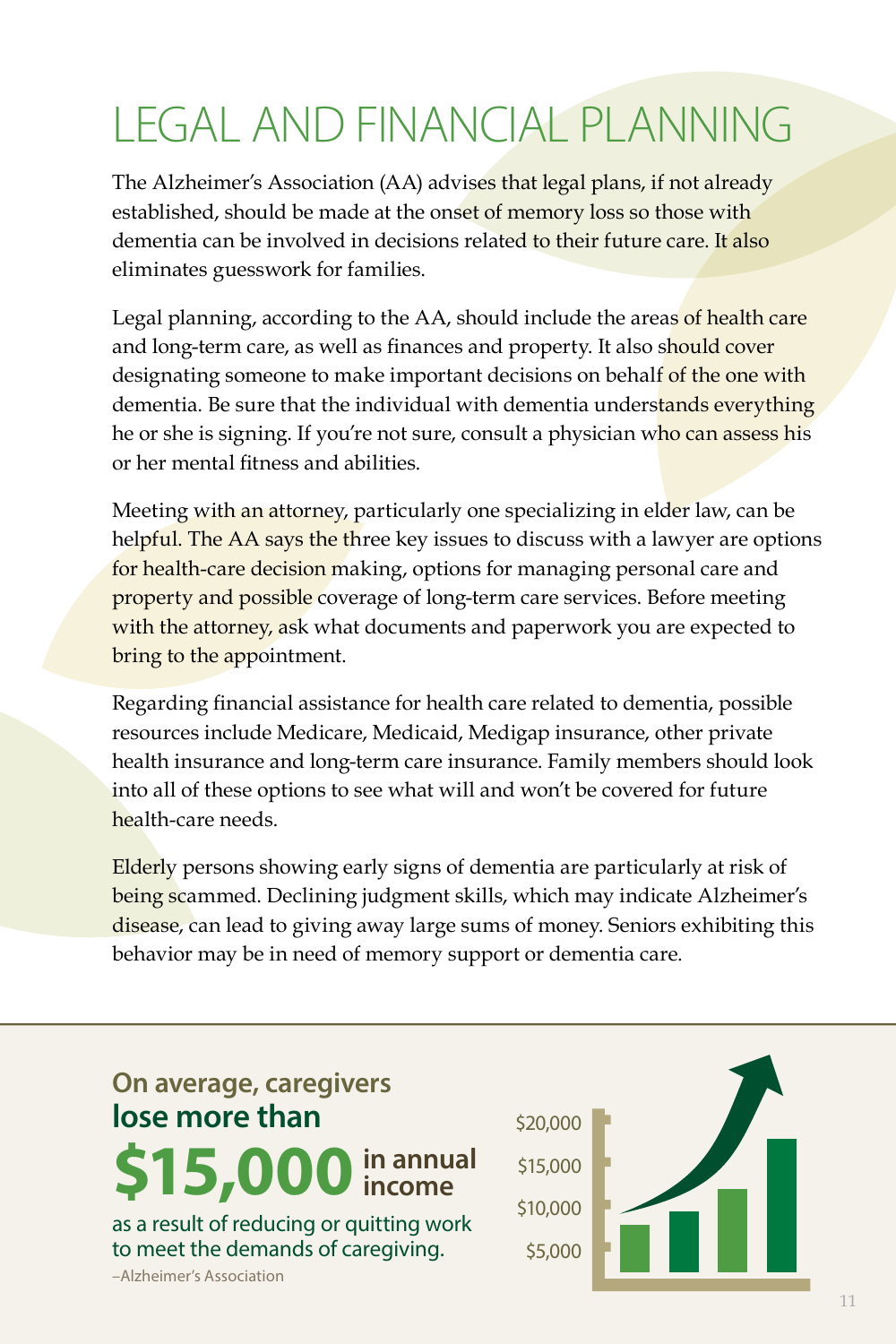## MEMORY SUPPORT PROGRAMS

#### When is it time for a memory support program?

As a caregiver, you may reach a time when your loved one's needs become more than you can fulfill. Deciding on the need for a residential memory support program can be difficult. Each situation is different, and families must evaluate their own unique circumstances. We understand and suggest you answer the following questions based on your needs:

- Has my loved one been diagnosed with a condition that causes memory loss?
- Might his/her current living environment be unsafe?
- How much is my loved one able or unable to do for himself/herself?
- Has my loved one told me what he/she would like?
- Is the care I am providing beyond my physical capability?
- Am I becoming impatient with my loved one?
- Am I neglecting my personal life (family, job) to care for my loved one?
- Is there anyone else who can help me care for my loved one?

#### Selecting a memory support program

With more residential memory support program options today than ever before, choosing one can feel overwhelming. To help you select a quality program worthy of your loved one, here are some guidelines and questions to ask:

#### PRESERVING RESIDENT DIGNITY

- Do residents look well cared for, with attention paid to details such as shaving, nail care and hair care?
- Is their clothing properly cared for, i.e., free of stains and wrinkles?
- Does the staff address residents by their preferred names?
- Is the environment free of odors?

#### QUALITY OF STAFF

- What training have staff members received?
- How do they deal with challenging resident behaviors or situations?

#### QUALITY OF PROGRAMS

- Do residents have access to the same quality of programs as those living outside the secured area?
- Are there opportunities for worship? Who leads these sessions?
- Are there small-group as well as largegroup activities?
- Are residents given choices in what they wear, when they wake and how they spend their time?
- Do residents have adequate access to privacy? To the outdoors?
- Is a manager present in the evening and on weekends?
- Does the staff acknowledge and interact appropriately with residents?
- Do staff members have a clean, neat appearance themselves?
- How often do residents leave the secured neighborhood? The campus?
- Do residents have a choice in the meals they eat? How is this offered?
- What opportunities are there for physical activity? Who leads these sessions?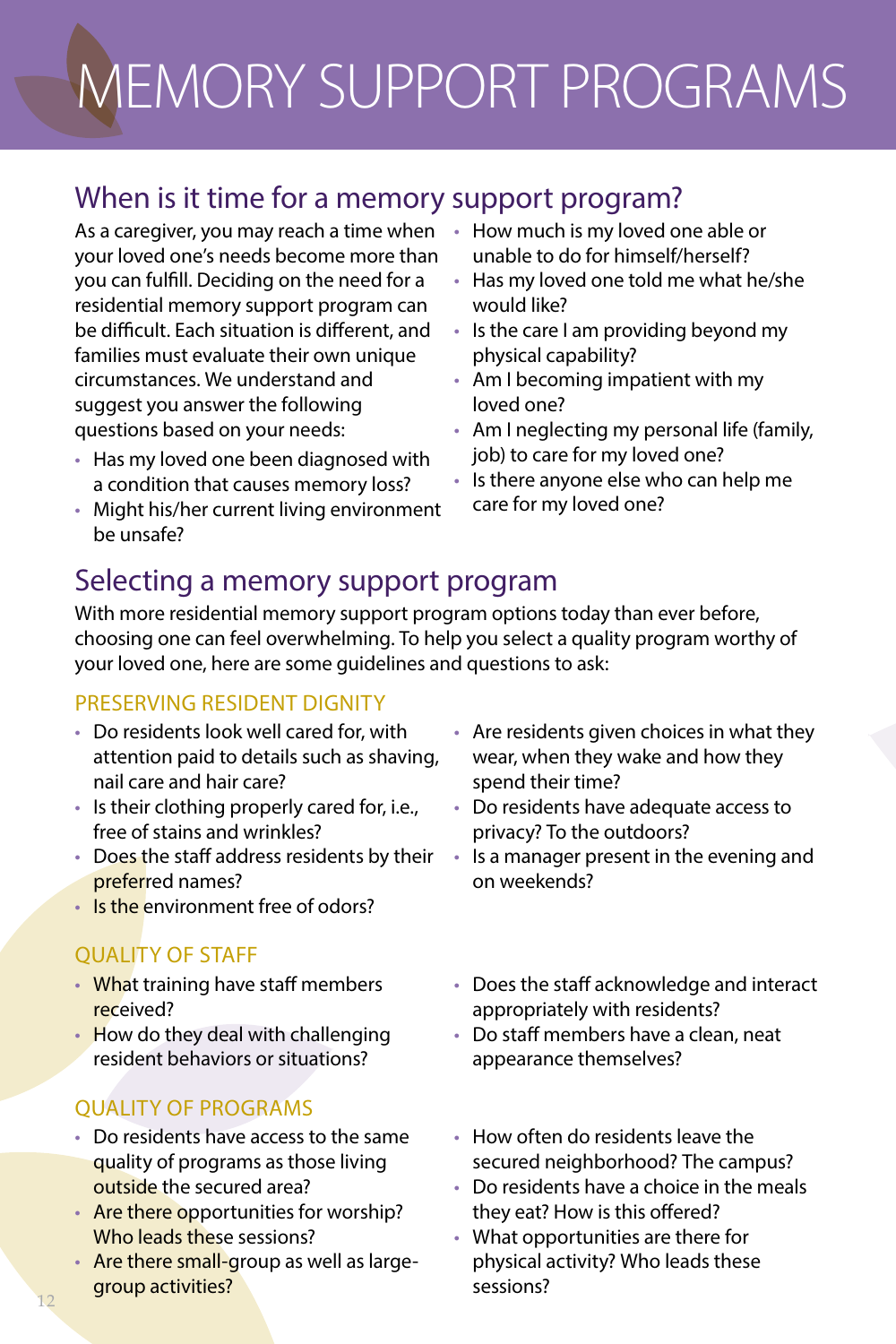### Anna's story

Anna's adult children were growing concerned. Just a few months ago, they thought she was doing very well for a woman who was 88, living on her own and proud of it. But recently they were beginning to notice changes beyond the routine forgetful moments that are characteristic of someone her age.

Fortunately, both Susan and Brian lived nearby and were able to check in on their mother on an almost daily basis generally with a quick visit but sometimes with a phone call instead.

Comparing their observations, they confirmed that, yes, their mother was definitely having some memory issues. Susan discovered a few days earlier that Anna had left the stove on from morning until late afternoon when she stopped in. Brian reported a dinnertime visit when he found Anna was still in her pajamas—totally out of character for their mother. And both noticed their mother wearing some odd combinations of tops and bottoms that she never would have just months earlier. She still knew her children's and grandchildren's names and routinely flashed her wonderful sense of humor, but she wasn't the sharp-asa-tack mother they had always known. Something wasn't right.

They convinced Anna that she was due for a check-up with Dr. Bell, her family physician. He had last seen her a year earlier, when he proclaimed her in excellent physical and mental health. Now, he was surprised to see her looking frailer and wearing the colors and patterns she had chosen. (Susan and Brian had decided to let their mother wear what she chose for the appointment.) Some cognitive testing revealed moderate memory loss—for example, FDR is no longer President of the United States.

Anna had raised two children who, like her, didn't drag their feet when making a decision and taking action. Knowing that their jobs prevented them from caring for their mother during the week, they arranged for in-home care for a few hours a day on weekdays. For now, on weekends, they would devise a schedule that included them, their spouses and two of Anna's neighbors who volunteered to help. Eventually, if necessary, one of them would sleep there as well.

Dr. Bell had referred Anna to a memory clinic, where she would meet with a neurologist for a more comprehensive evaluation and, in all probability, be prescribed an appropriate medication and some daily mental exercises to do with her caregivers' help. Though Anna seemed a little puzzled by all of these changes, she took them in stride with her generally sunny disposition.

At the same time, Susan and Brian accepted that their mother's condition could worsen, or that the caregiving situation might have to change, and they wanted to be prepared. They began visiting area senior living communities with memory care programs, intending to decide on one soon that would become Anna's new home when she could no longer remain in hers. Based on their planning, no matter what happened, Anna would be in good hands.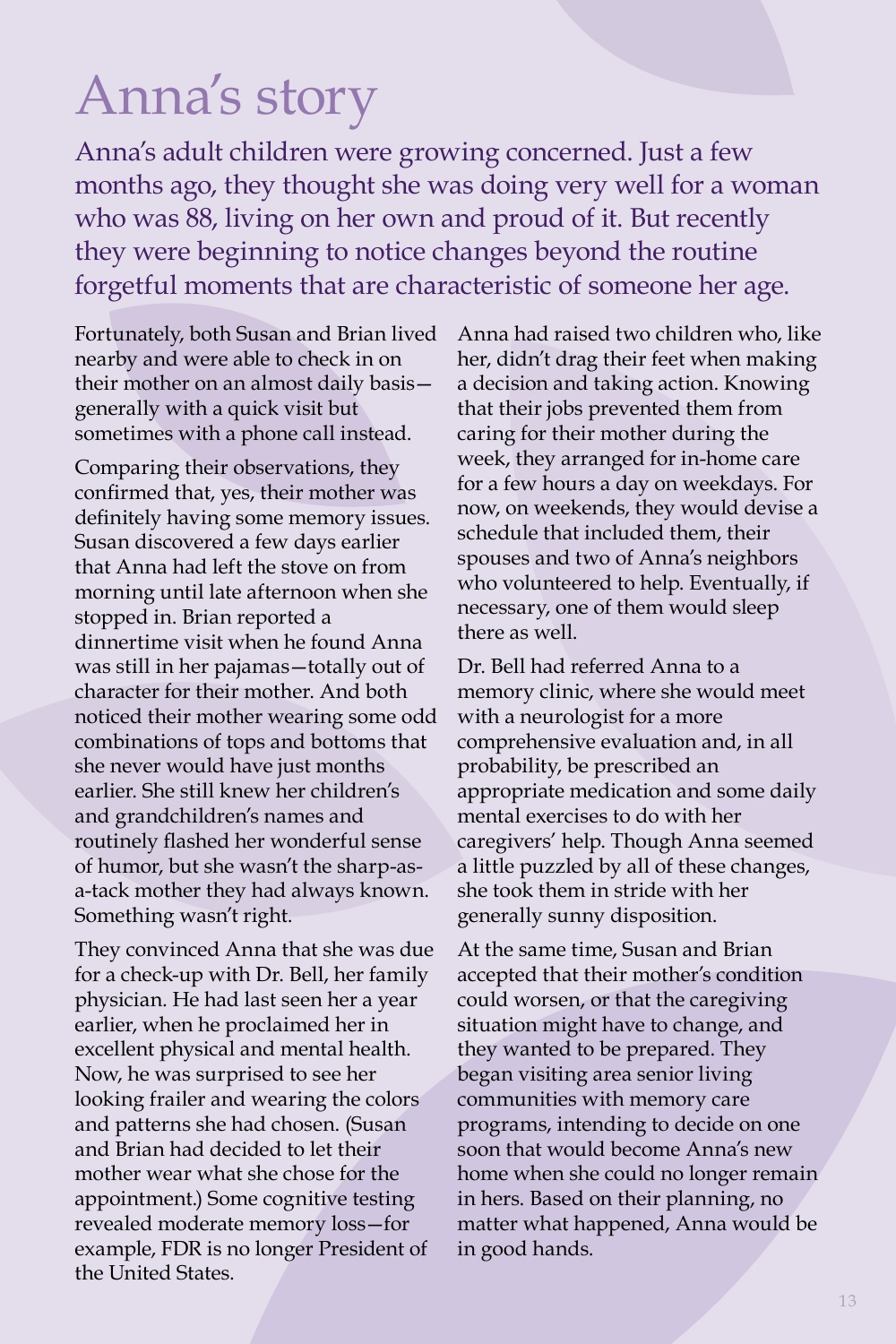### CONNECTIONS MEMORY SUPPORT SERVICES AT COUNTRY MEADOWS

At Country Meadows, we realize that memory loss can be unsettling and even debilitating for some older adults. That's why we developed our Connections Memory Support Services, which is available in our personal care and assisted living levels of care, as well as in secured settings.

Memory loss can be challenging and frightening for the affected individuals and their loved ones. Connections Memory Support Services provides specific assistance and emotional support for residents and their families.

#### **Caring for the whole person**

Country Meadows is a leader in providing care for those with memory loss caused by **Alzheimer's disease or other forms of dementia. Over the last 30** years, our Connections Memory Support Services has assisted more than 20,000 people coping with memory loss. This experience has led us to develop and hone a unique approach that focuses on building bonds and caring for the whole person. Connections Memory Support Services:

- Provides a personalized support plan to match an individual's needs and wants.
- Addresses common emotional needs, like frustration, anxiety and loneliness, through the Validation Method.
- Offers fun and intellectual stimulation with brain fitness activities.
- Focuses on the whole body with customized exercise programs to promote balance, stretching, strength and endurance.
- Builds bonds and connections with My Life Story projects.

#### **Connections Club**

Residents in our communities who experience mild cognitive losses may be candidates for our Connections Club. This program was designed to alleviate feelings of frustration and anxiety that accompany early-stage memory loss.

Our staff proactively identifies these gradual changes and intervenes so our residents can continue to experience success in their current environment. A program manager works with each resident member individually to develop a personalized plan for support. Using this plan, our club manager acts as a personal coach to help each resident member through the challenges and joys of daily living.

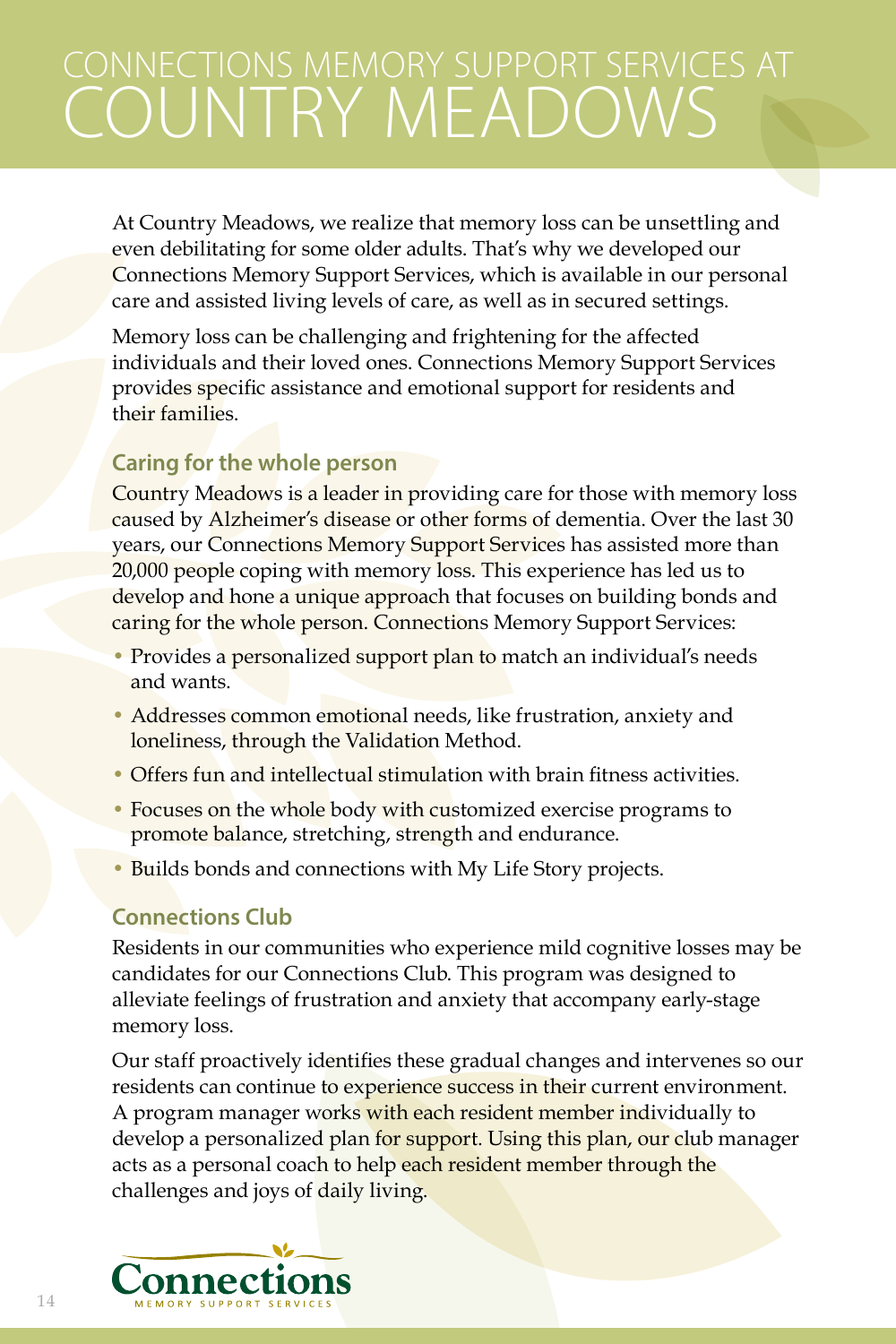In addition to developing comfortable and enjoyable plans and routines for our club members, we offer monthly support group meetings for their families.

#### **Connections Neighborhood**

Individuals with more serious memory loss, who require the structure of a<br>supervised setting or safety of a secured living area, benefit greatly from entrances and exits while including outside access to enclosed garden<br>areas and walking paths supervised setting or safety of a secured living area, benefit greatly from our Connections Neighborhood. This Neighborhood provides secure areas and walking paths.

areas and walking paths.<br>Residents in the Connections Neighborhood receive all of the programs activities, hygiene, continence management and personal care. Residents offered in the Connections Club, but with added support for daily<br>estimities busines continense menagement and newcapel save Bes also receive more extensive therapeutic programming, including activities that help reduce anxiety and frustration.

#### **Compass Program**

care to each mulviqual<br>dignity remains intact. we also know that people with dementia have a broad range of<br>understanding and abilities. We use the Compass Program, dev At Country Meadows, we realize that dementia can be a long journey, but understanding and abilities. We use the Compass Program, developed by Genesis Rehabilitation Services, our rehab therapy partner, to deliver every aspect of care based on residents' individual needs. By tailoring our care to each individual, we can better ensure his or her needs are met and

 $\frac{1}{2}$  All Country Meadows staff members who are involved in resident care are All Country Meadows staff members who are involved in resident care a<br>trained in the Compass Program and use it to deliver care and services. This includes nurses, therapists, personal care and dining associate<br>chaplains and community life directors. Here is an example of the This includes nurses, therapists, personal care and dining associates, Compass Program in action:

mpass Program in action:<br>Before entering a resident's room, a personal care associate checks the doorframe for a small colored magnet. The color is red, meaning the resident has stopped acting independently and requires assistance. The care associate enters and meets the resident at eye-level and says his name. Smiling, she asks him, "Would you like to hear some music?" He doesn't respond right away, but she knows to wait at least 90 seconds. She then turns on his favorite CD, pours a glass of water and places crackers on a plate for him. She knows he last ate two hours ago, and, even though he might not be able to tell her, she knows he might be starting to feel hungry.

We are continually looking for ways to improve our care for residents with dementia and Alzheimer's disease to provide them the best possible support and quality of life.